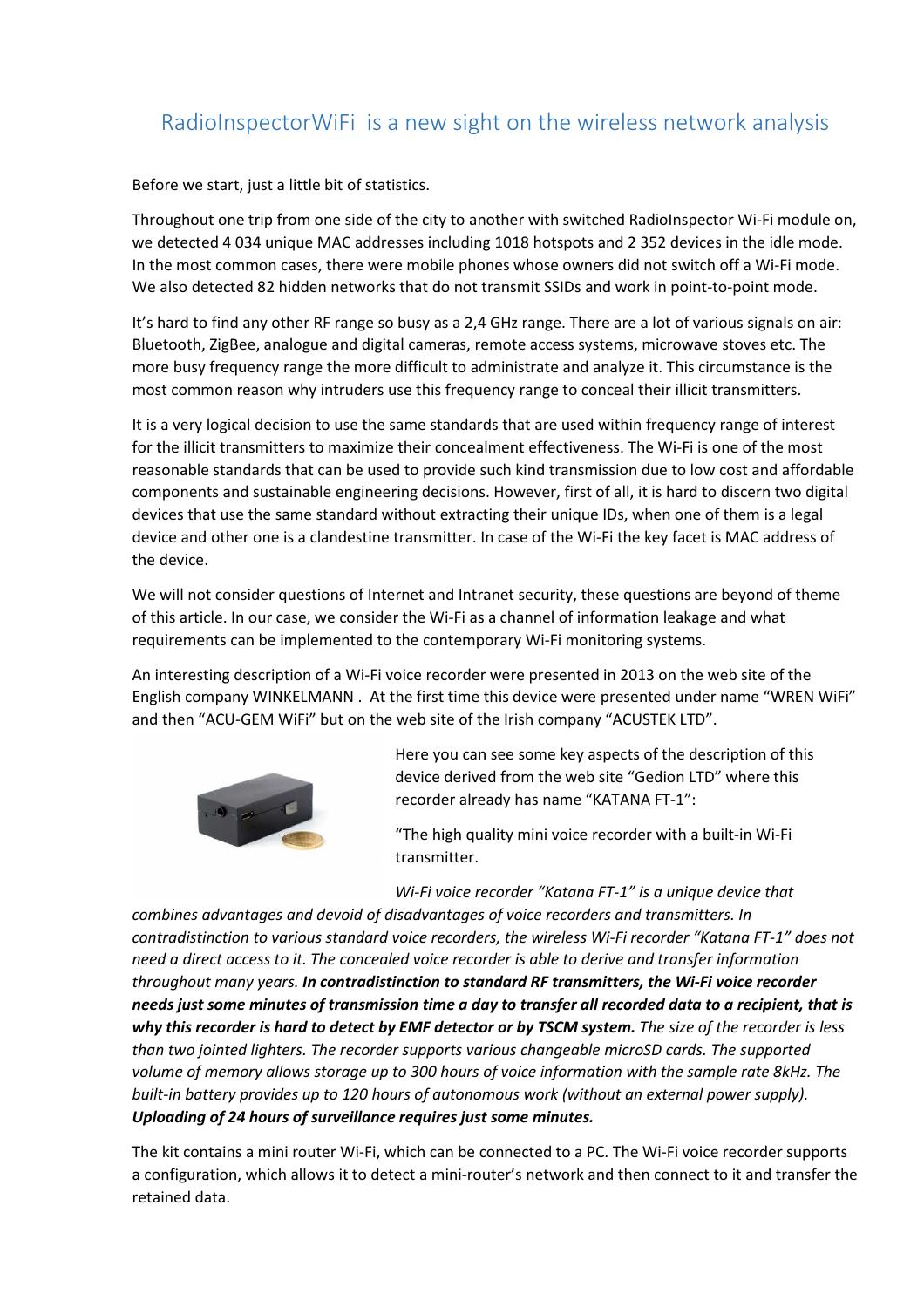"Katana FT-1" also can be configured to work within an established Wi-Fi network – in an office Intranet, for instance. In this case, the recorder can transfer a gained information to a remote PC in according to schedule."

Nowadays voice recorders like a described above can be bought in many various internet shops around the world. A little bit of cunning, of course, is present in the description of the Wi-Fi recorder – every device, which transmits information might be detected. However, detection of this device during recording is obviously a challenge, because of its spurious emission is hard to differentiate with many other signals on the background. The figure 2 shows a spurious emission of the particular Wi-Fi voice recorder, which was detected with very sensitive and sophisticated equipment the distance was just a few centimeters. That is why detection of this device is much more effective during its transmission session via Wi-Fi network.



Figure 2. The spurious emission of the Wi-Fi voice recorder

We conducted our own tests and confirm all of announced parameters of this voice recorder. We want to emphasize the following features: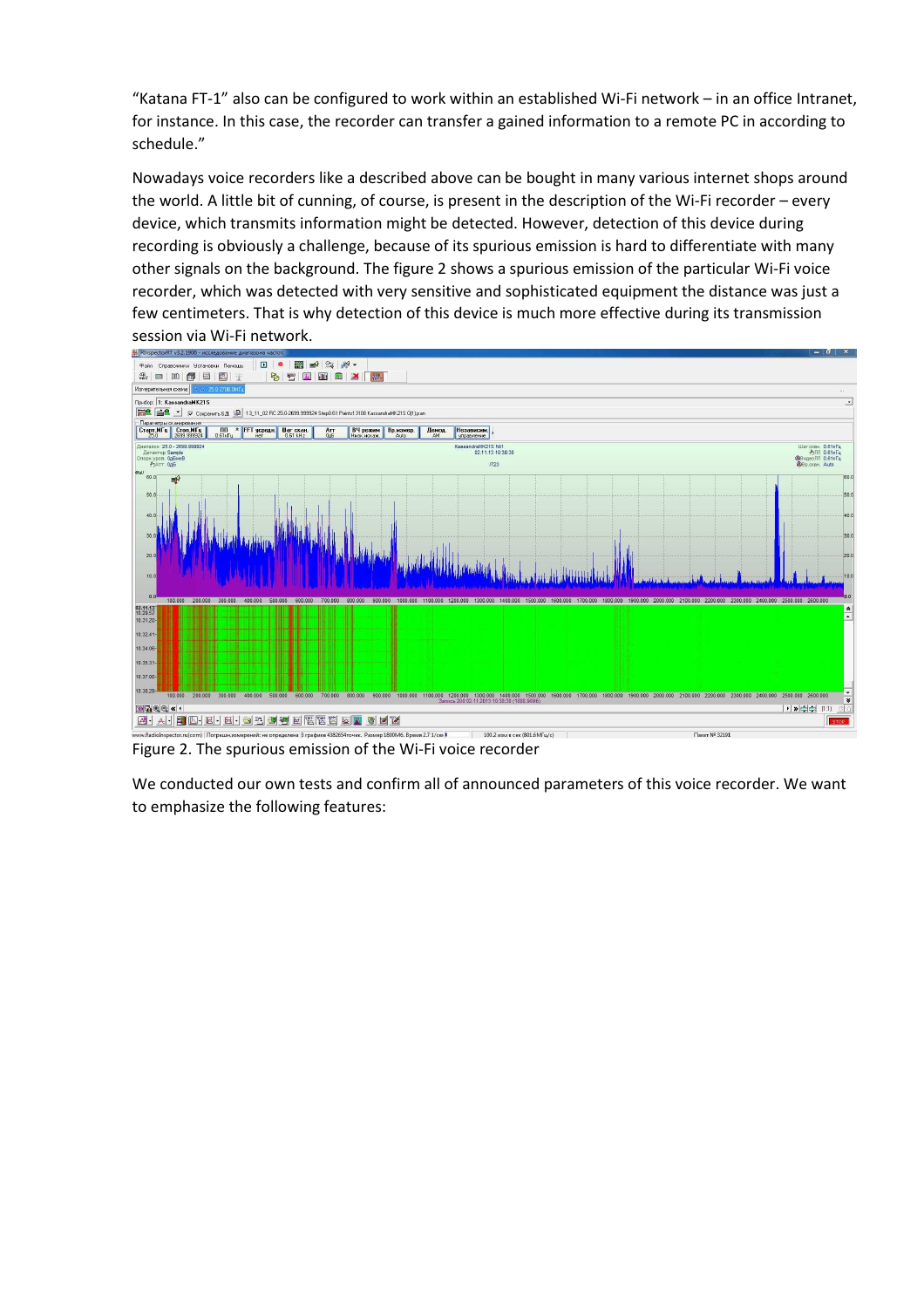The voice recorder can be detected as a Wi-Fi hotspot with any kind of name. In our case a very popular mobile operator's name was chosen for the SSID name (Figure 3.).

| <b>AHANMSATOP CETEЙ WIFI</b>                                                                                                                                                                       |                                                                 |                           |                                          |                                                |               |       |                                                 |         |                    | $\Box$ $\Box$                                  |
|----------------------------------------------------------------------------------------------------------------------------------------------------------------------------------------------------|-----------------------------------------------------------------|---------------------------|------------------------------------------|------------------------------------------------|---------------|-------|-------------------------------------------------|---------|--------------------|------------------------------------------------|
| Файл                                                                                                                                                                                               |                                                                 |                           |                                          |                                                |               |       |                                                 |         |                    |                                                |
|                                                                                                                                                                                                    |                                                                 |                           |                                          |                                                |               |       |                                                 |         |                    |                                                |
| $\mathbf{\mathbf{R}}$<br>WFi agarrep NETGEAR WNDA3100v2 N600 Wireless Dual Band USB Adapter<br>Широта - нет данных<br><b>B</b><br>$\infty$<br>Долгота - нет данных<br>$\mathcal{A}$<br><b>STOP</b> |                                                                 |                           |                                          |                                                |               |       |                                                 |         |                    |                                                |
| Сохранять результаты измерений в файл для<br>дальнейшего анализа в RadioInspector RP<br>$\blacksquare$                                                                                             |                                                                 |                           |                                          |                                                |               |       |                                                 |         |                    |                                                |
| Фильтр отображения обнаруженных WiFi устройств                                                                                                                                                     |                                                                 |                           |                                          |                                                |               |       |                                                 |         |                    |                                                |
| Интервал времени после   Нет<br>последнего обнаружения   Нет<br>Количество подключений не менее 0<br>Трафик, не менее, байт 0<br>Уровень сигнала устройств не менее, дБм  Все →<br>$\mathbf{r}$    |                                                                 |                           |                                          |                                                |               |       |                                                 |         |                    |                                                |
| Режим сканирования каналов WiFi                                                                                                                                                                    |                                                                 |                           |                                          |                                                |               |       |                                                 |         |                    |                                                |
| Сканирование выбранных в списке каналов WiFi<br>Сканирование отдельных каналов WiFi  Сканирование только точек доступа средствами Windows                                                          |                                                                 |                           |                                          |                                                |               |       |                                                 |         |                    |                                                |
| Время сканирования каждого канала, сек. 2 -<br>• Отображать в списке устройства работающие на выбранных каналах для сканирования                                                                   |                                                                 |                           |                                          |                                                |               |       |                                                 |         |                    |                                                |
| С Номера каналов (через запятчю).                                                                                                                                                                  |                                                                 |                           |                                          |                                                |               |       | Сканировать только каналы выбранного четройства |         |                    |                                                |
| • Диапазон каналов от<br>$\bullet$ 40 13 $\bullet$                                                                                                                                                 |                                                                 |                           |                                          |                                                |               |       |                                                 |         |                    |                                                |
| Список каналов WFI<br>Подн Трафик, бай Уров Используемые Интервал Шифровани                                                                                                                        |                                                                 |                           |                                          |                                                |               |       |                                                 |         |                    |                                                |
|                                                                                                                                                                                                    | N <sup>2</sup>                                                  | MAC.<br>4C:DF:GE:EB:FE:F1 | <b>SSID</b>                              | Тип                                            |               | $-26$ |                                                 |         |                    |                                                |
| Сбросить                                                                                                                                                                                           |                                                                 | 00:20:F0:0B:32:51         |                                          | <b>Ycrpo 1</b><br><b><i><u>Ucrpo 1</u></i></b> | 91524<br>1066 | $-41$ | 2, 3, 6, 7, 8, 11 0:00:13<br>1.7                | 0:00:23 |                    | 一部                                             |
| V Nº1 2412.0MFu<br>$\lambda$                                                                                                                                                                       | 2<br>3                                                          |                           | B2:B2:DC:3B:1B:EE19742015                | Точка 2                                        | 107550        | $-75$ | 2, 3, 4, 5, 6, 7, 8, 0:00:09 TKIP, CCMP         |         |                    |                                                |
| V Nº2 2417.0MFu                                                                                                                                                                                    | $\sqrt{4}$                                                      |                           | 90:F6:52:70:E9:B5 beeline                | Toyka <sup>1</sup>                             | 1066          | $-80$ | 1, 2, 3, 4, 5, 6, 7, 00004                      |         |                    | $\overset{\text{\tiny{(}}\bullet \bullet)}{=}$ |
| V N#3 2422.0MFu                                                                                                                                                                                    |                                                                 |                           | 34:6B:D3:F0:3B:18 19742015               | Точка 0                                        | $\theta$      | $-83$ | 5.6.7                                           |         | 0:00:12 TKIP.CCMP  |                                                |
| M Nº4 2427.0MFu                                                                                                                                                                                    | $\sqrt{5}$                                                      | 00:23:54:9D:C2.7E 3G      |                                          | Точка О                                        | $\theta$      | $-91$ | 11                                              |         | 0.00.03 TKIP, CCMP |                                                |
| V Nº5 2432.0MFu<br>V Nº6 2437.0MFu                                                                                                                                                                 |                                                                 | 34:6B:D3:F0:3B:1A         |                                          | <b>Ycrpo 1</b>                                 | 16026         |       | $\ddot{\mathbf{g}}$                             | 0:00:13 |                    |                                                |
| V Nº7 2442.0MFu                                                                                                                                                                                    |                                                                 |                           |                                          |                                                |               |       |                                                 |         |                    |                                                |
| V N=8 2447.0MFu<br>V Nº9 2452.0MFu<br>$(\mathfrak{a}_1\mathfrak{d})$<br>V Nº10 2457.0MFu                                                                                                           |                                                                 |                           |                                          |                                                |               |       |                                                 |         |                    |                                                |
|                                                                                                                                                                                                    |                                                                 |                           |                                          |                                                |               |       |                                                 |         |                    |                                                |
| V N#11 2462.0MFu<br>₩12 2467.0MFu                                                                                                                                                                  |                                                                 |                           |                                          |                                                |               |       |                                                 |         |                    |                                                |
| ■ N=13 2472.0MFu                                                                                                                                                                                   |                                                                 |                           |                                          |                                                |               |       |                                                 |         |                    | $100a5$ 80 $a5$<br>60g5<br>40a5<br>20дБ        |
| V Nº14 2484.0MFu                                                                                                                                                                                   |                                                                 |                           |                                          |                                                |               |       |                                                 |         |                    |                                                |
| V Nº34 5170.0MFu                                                                                                                                                                                   |                                                                 |                           | Связанные устройства   Каналы устройства |                                                |               |       |                                                 |         |                    |                                                |
| V Nº36 5180.0MFu                                                                                                                                                                                   |                                                                 |                           |                                          |                                                |               |       |                                                 |         |                    |                                                |
| MAC<br>Принято байт Отправленно б Урове<br>N=<br><b>SSID</b><br>Tun<br>V Nº38 5190.0MFu                                                                                                            |                                                                 |                           |                                          |                                                |               |       |                                                 |         |                    |                                                |
|                                                                                                                                                                                                    | V Nº40 5200.0MFu<br>13:20 FO 08:32:51<br>1866<br>Uctool 0<br>44 |                           |                                          |                                                |               |       |                                                 |         |                    | $\frac{1}{2}$                                  |
| V Nº44 5220.0MFu                                                                                                                                                                                   | V Nº42 5210.0MFu                                                |                           |                                          |                                                |               |       |                                                 |         |                    | $(\mathbb{C}_1 \mathbb{O})$                    |
| ₩46 5230.0MFu                                                                                                                                                                                      |                                                                 |                           |                                          |                                                |               |       |                                                 |         |                    |                                                |
| V Nº48 5240.0MFu                                                                                                                                                                                   |                                                                 |                           |                                          |                                                |               |       |                                                 |         |                    |                                                |
| V Nº52 5260.0MFu                                                                                                                                                                                   |                                                                 |                           |                                          |                                                |               |       |                                                 |         |                    | Отображать                                     |
| V Nº56 5280.0MFu                                                                                                                                                                                   |                                                                 |                           |                                          |                                                |               |       |                                                 |         |                    | ⊽ Точки достчла                                |
| V N=60 5300.0MFu                                                                                                                                                                                   |                                                                 |                           |                                          |                                                |               |       |                                                 |         |                    | √ Дрчгие чстройства                            |
| V N=64 5320.0MFu -<br>THURSD PEAR ALL                                                                                                                                                              |                                                                 |                           |                                          |                                                |               |       |                                                 |         |                    | √ "Невидимые" чстройства                       |
| Текущий канал: 13<br>Всего устройств: 7<br>Точек доступа: 4<br>"Невидимых" устройств: 1<br>www.RadioInspector.com<br>Других устройств: 2                                                           |                                                                 |                           |                                          |                                                |               |       |                                                 |         |                    |                                                |

1. The transmission of the 30 minutes of conversation took us 30 seconds (Figure 4).



It was a very first signal for the reassessment of the approach of monitoring of the Wi-Fi networks. An uninterruptible and permanent monitoring of the Wi-Fi network is actual and must be present in any organization, which is interested in controlling of the information leakage channels.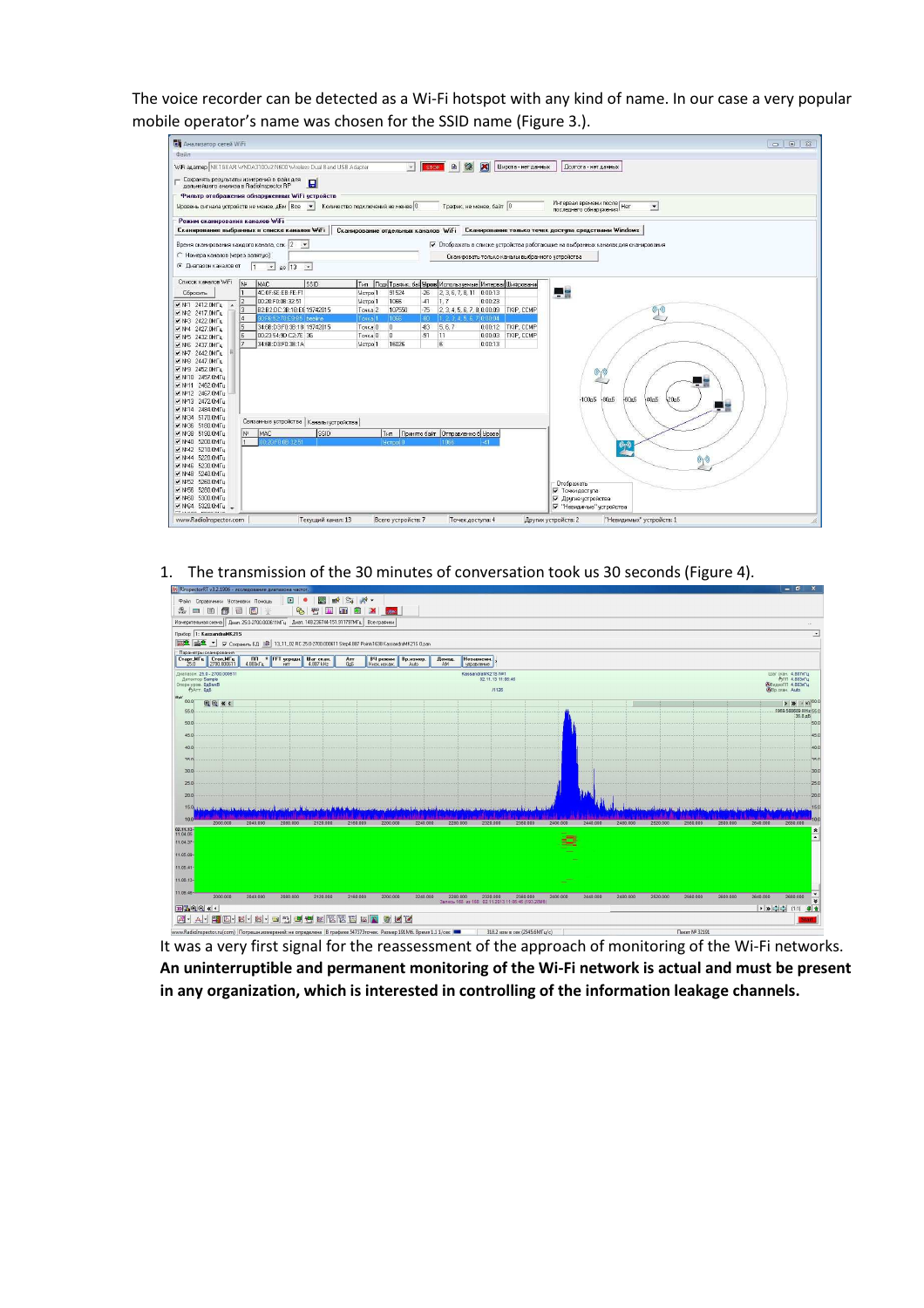Let's consider an environment around a premise inside a business center with many Wi-Fi hotspots and a large amount of different mobile devices connected to them. In such kind circumstances it is hard to detect a new hotspot with a name very similar to the already present. For instance, SSID "Orange Wi-Fi" vs "OrangeWi-Fi". It is crucial to know MAC addresses all of legal devices in your premise and provide an automatic monitoring any changes within the Wi-Fi environment.



Figure 5. Hundreds of Wi-Fi devices around the controlled premise

No doubt, the threat of interception of information by means of Wi-Fi devices is real. However, we should take into account that voice recorder with the price about \$2500 can buy not every curious person.

Another one feature that uses advantages of Wi-Fi is a wireless video camera. Let's consider a very popular and affordable model Defender MULTICAM WF-10HD. It's pretty enough to get acquainted with the description of this device to understand it can be very useful tool for the surveillance. The camera is accessible via especial Internet resource. The main problem is to switch the camera on via Internet. After the activation, you will see the same picture as was described above - a new Wi-Fi hotspot. Meanwhile, this device can also store video onto the built-in SD card and then transfer information in a convenient moment.

What is the most common problem with contemporary Wi-Fi network analyzers that used by security staff? These analyzers are connected directly to the controlling PC that usually placed in a special room far enough from controlled premise. This situation just increases the threat, because an illicit transmitter might be missed.

## The requirements to a Wi-Fi monitoring system

The following requirements to a Wi-Fi monitoring system are based on a huge run experience of the TSCM work and analysis of channels of information leakage:

- 1. Uninterruptible 7/24 monitoring of the whole Wi-Fi range standards (IEEE 802.11 a/b/g/n), with the time-bound.
- 2. An ability to install a monitoring unit in a controlled area directly without a management PC.
- 3. An ability of work in an autonomous mode without a direct connection to the controlling PC for information storage.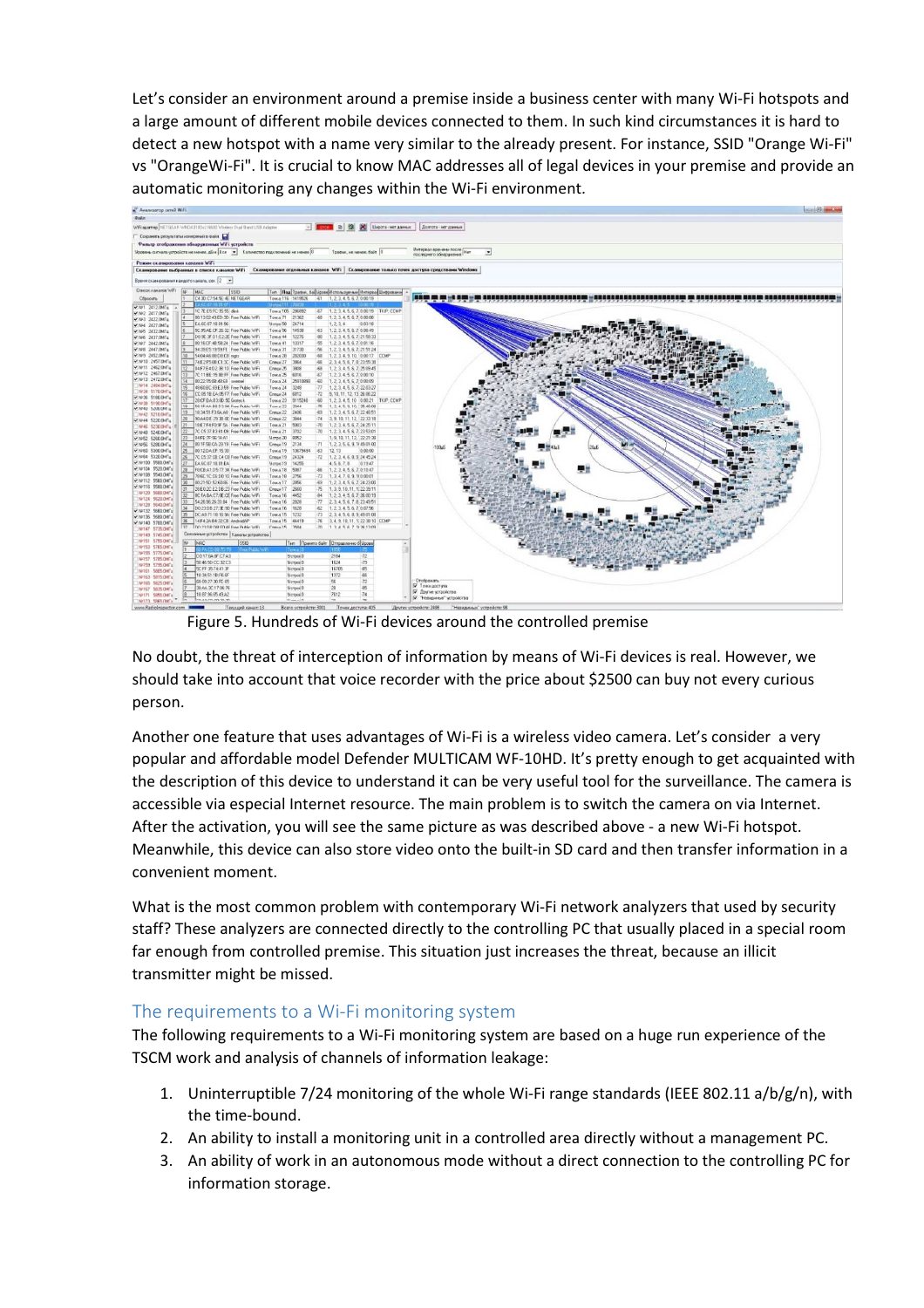- 4. Maintaining of the list of MAC addresses of detected devices for the fast detection and identification.
- 5. Multi domain distributed network of monitoring devices support.
- 6. A lightweight, compact and economy receiving module for operational tasks of detection and analysis of the wireless network.

On the base of described above requirements, a new generation of the soft&hardware system RadioInspectorWiFi with the receiver RSWIFI was developed.



Figure 6. RadioInspector WiFi

## What kind changes were made?

First of all, a new receiver, which is able to intercept all modern Wi-Fi standards IEEE 802.11 a/b/g/n was developed. The receiver contains its own microcomputer that can work in autonomous mode without connection to a PC. The memory of the microcomputer is calculated to retain automatically collected data throughout up to one year. The microcomputer has a nonvolatile memory. The OS loads and process of network monitoring starts immediately after the power is switched on.

The software now supports not only single server connection, but distributed monitoring network as well. A vast amount of monitoring systems can be connected to a controlling PC. The monitoring module connects to a controlling PC via 100Base-T interface. It is possible to build a monitoring network by installing modules within building that should be under control. Eventually, any attempt to bring a Wi-Fi device to a controlled premise and switch it on will be detected. The receiving module might be connected to a tablet PC, in this case it becomes a mobile system not for detection only, but localization by relative signal's strength.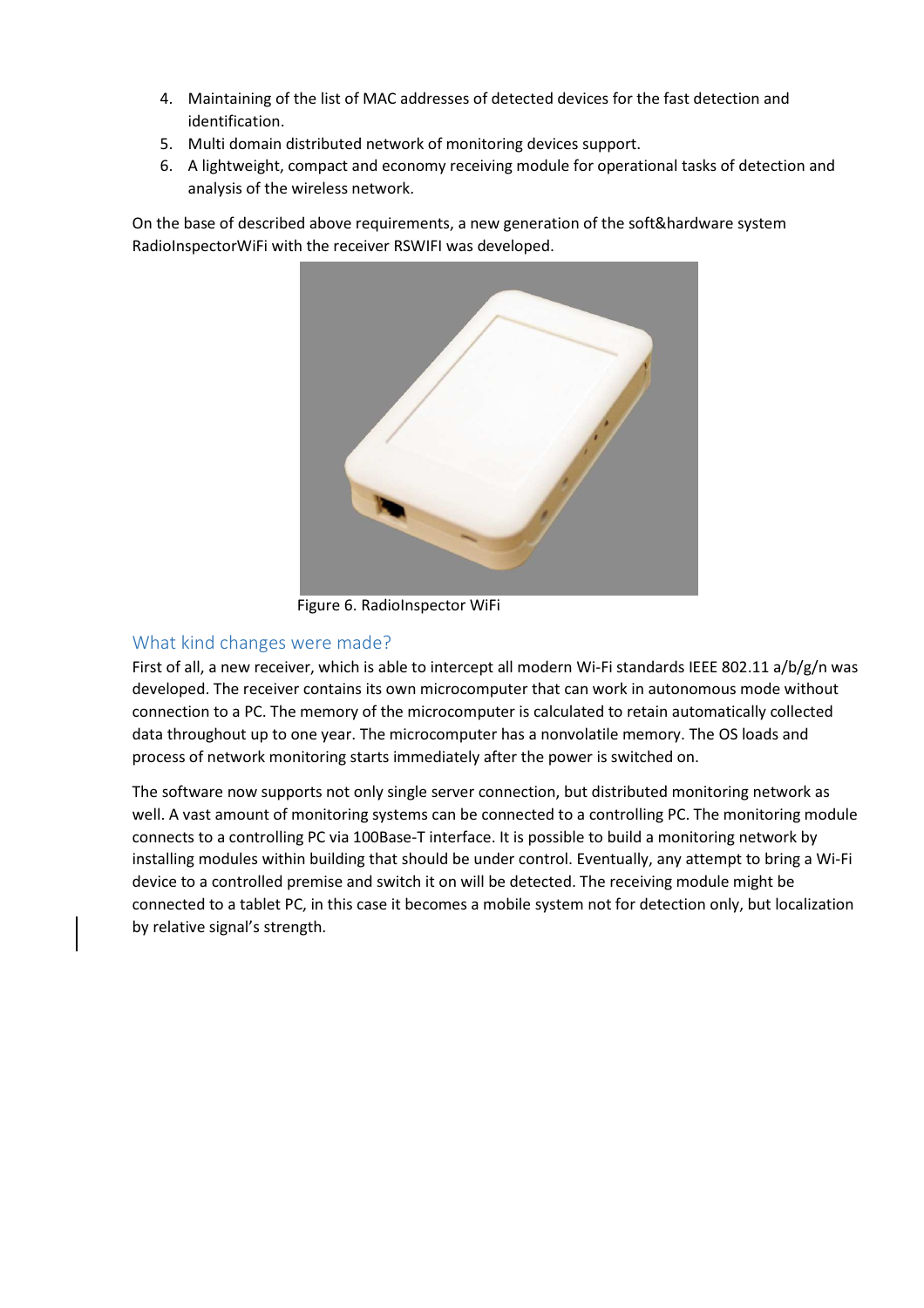The frontend of the RadioInspectorWIFI is similar to the first program's generation, but has some important add-ons (See figure 7). The opportunity to upload a retained archive to a receiver is added. User also can get information about a producer of the Wi-Fi module based on the MAC address analysis. It is important to emphasize, the instrument has no restrictions concerned to quantity of channels being under control. All channels within two specified frequency ranges are under control.



Figure 7. The program interface.

Sometimes it is hard to organize an update of the device like a remote monitoring system. Our new RSWIFI module supports a remote firmware update via local network.

Such kind approach to building of the wireless network monitoring system seems to us a very perspective from the point of the detection of illicit network access and monitoring of information leakage channels.

## What is the next?

The receiver is already able to support a GPS receiver. This extension allows not only collect and store collected MACs, but store GPS coordinates where this MAC has been detected. Highly likely, a geo option will be added to the next version of the RadioInspectorWiFi. The software with GPS option enabled can be used for mobile Wi-Fi analysis based on a car, including an autonomous analysis. It is enough to connect the receiver to a powerbank with



5V output (Figure 8), and system starts Wi-Fi network analysis with geospatial coordinates included.

Icom company has announced their new mobile stations that use a Wi-Fi network to communicate to each other. These mobile stations are intended to unite radio communications and IP technologies. This feature allows communicate various mobile stations that can't reach each other with a radio signal.

Another one important thing that worth to be mentioned is a new Bluetooth 4.0 feature. This feature was detected coincidently during the testing Bluetooth transmission by our new hardware system. We couldn't detect a data transmission between two modern devices with Bluetooth 4.0 transmitters. We only could intercept the beginning of transmission and then the signal had disappeared, but the devices indicated that transmission is still going well, the same time the counter of Bluetooth packets has